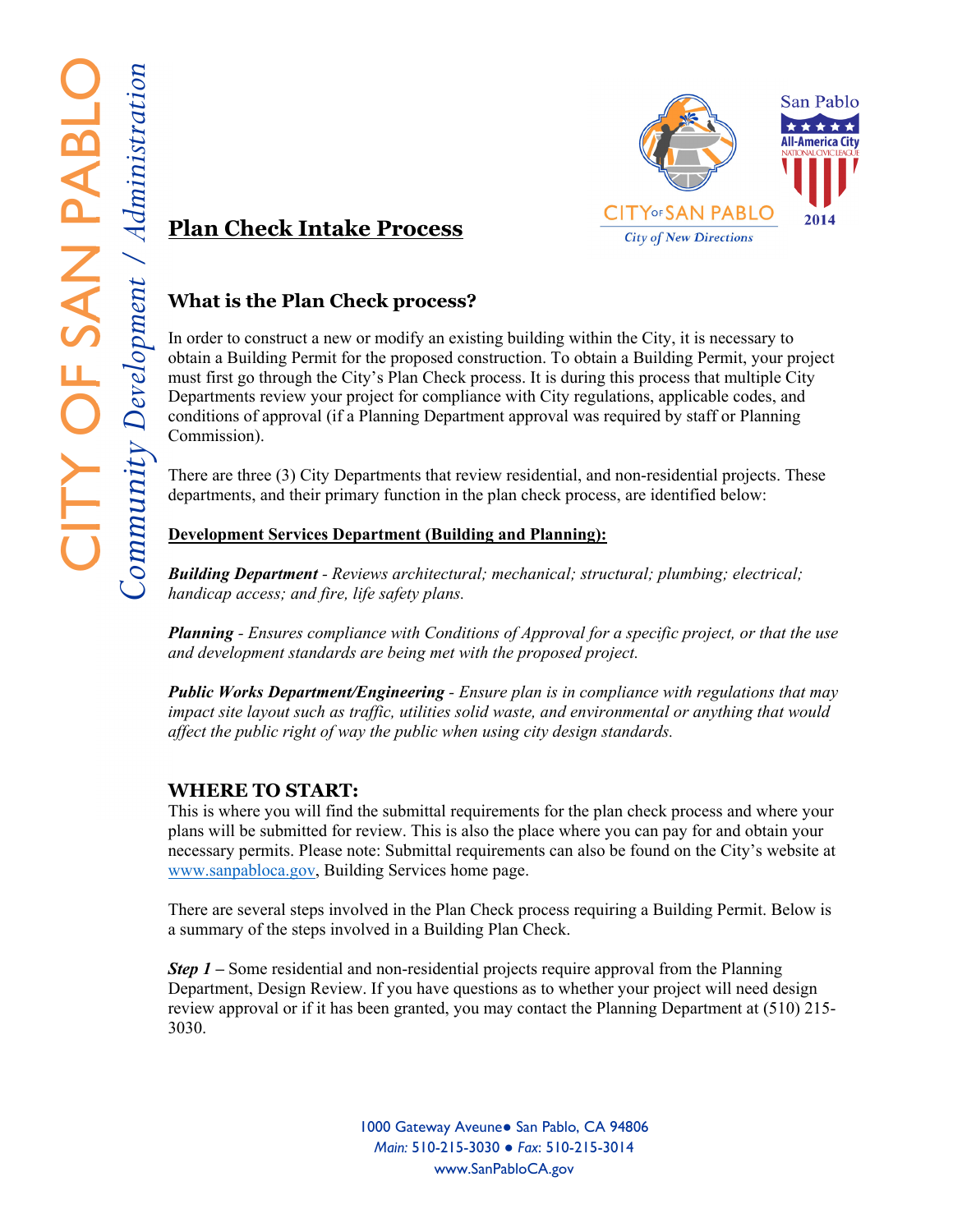#### **Design Review:**

Design Review is an important part of the permitting process in the Department of City Planning. In this process, architects and developers work with staff, panels and commissions to help ensure high-quality development in the City of San Pablo. Successful design improves quality of life, enhances neighborhood character, and provides economic and environmental benefits.

*Step 2 – A completed application form and the required 4 sets of plans must be signed and* submitted to the Building Department. The application can be obtained at the Building Department or on the City's website.

*Stamps:* Depending on the type of project, your plans will need to be stamped by the following agencies before they can be submitted for Plan Check:

#### **Contra Costa Fire Protection District (Fire) 2010 Geary Blvd., Pleasant Hill, CA 925.941.3300**

Any New Construction, Tenant Improvement, Residential Addition or Conversion

## **West County Waste Water District (Sewer) 2910 Hilltop Dr., Richmond, CA 94806 510.222.6700**

 Any New Construction, Tenant Improvement, Residential Addition, or Interior Remodel/Alteration that includes relocating or adding fixtures.

## **Contra Costa County Environmental Health District (Health) 2120 Diamond Blvd., Concord, CA 925.646.5225**

Anyone serving or selling food, packaged or non-packaged.

#### **West Contra Costa Unified School District (School) BY APPOINTMENT ONLY 1400 Marina Way South, Richmond, CA 510.307.4540**

Any New Construction or Addition

*Step 3* – Upon payment of the required Plan Check Fee (which is based upon the square footage of the project or the scope of work), the project plans will be distributed to the necessary City Departments for their review and comment. At the time of submittal, your project will be issued a PC number that will be used to track the progress of the plans and plan review.

*Step 4* – Upon receipt of the plans, each department will assign a plan checker for the project. The department plan checker will perform an independent review of your project. The comments from the three (3) departments will be forwarded to the Project Coordinator or Applicant, as noted on the plan check application. As a result, you will likely receive the comments on one document that breaks down the comments from each department. The Applicant is responsible for addressing all the comments from each department and resubmitting the revised plans.